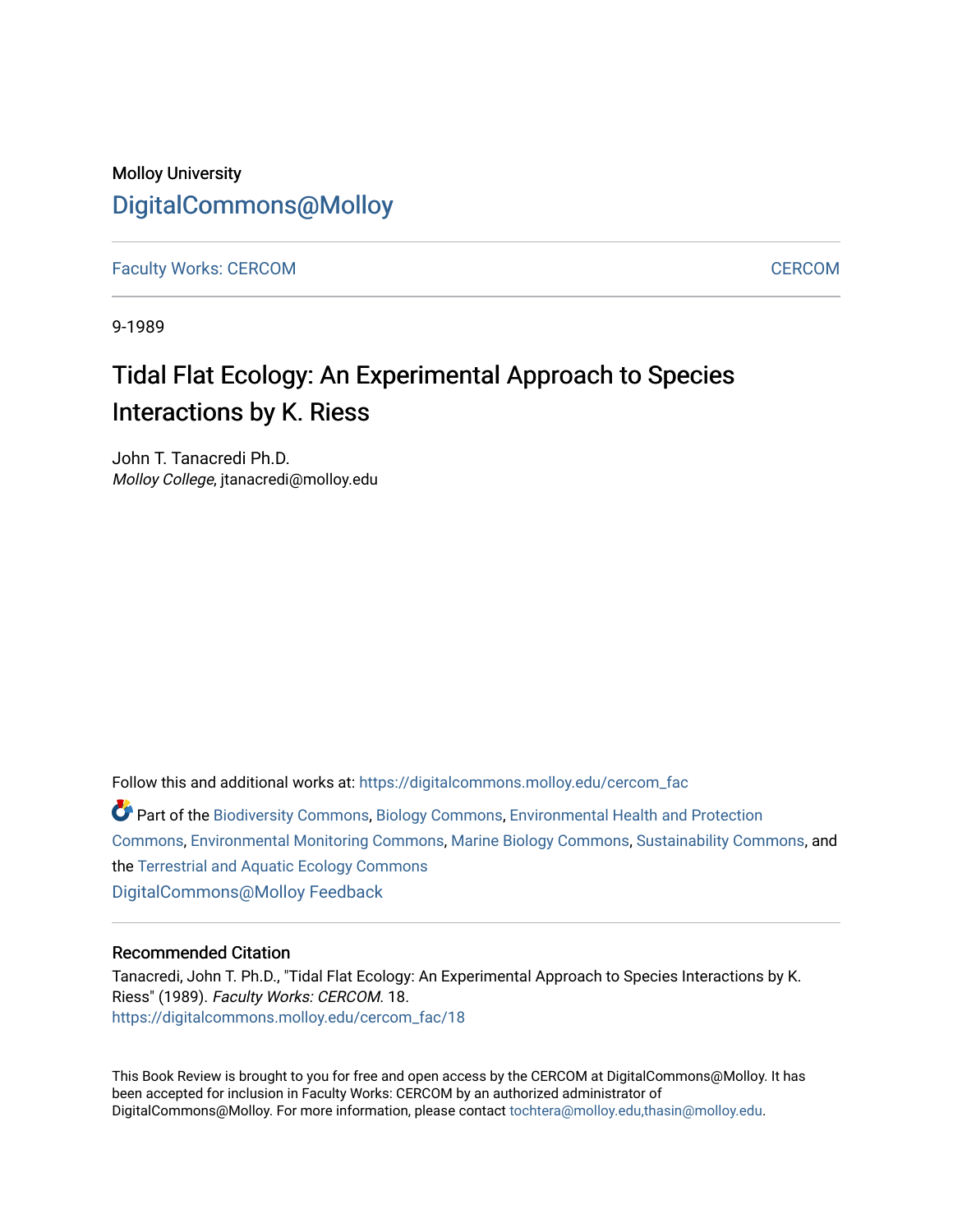Tidal Flat Ecology: An Experimental Approach to Species Interactions By Karsten Reise. Springer-Verlag, New York 1985. 191 pages. ISBN: 3-540-15447-7

A periodic pause to intensely observe a singularly unique ecosystem sharpens one's awareness of this diverse world of ours, especially, as the author notes, if one observes a transitional ecosystem whose ecological treasures are hidden or maybe obscured by a tidal sediment's resemblance to a large, rotten cheese! "It smells, is slimy and sticky, is punched with holes and crowded with various worms." Sounds good to me! Reise's "pause" encompasses 10 years in which he investigated the Wadden Sea mudflats near the border between West Germany and Denmark. He uses this site to discuss the biotic and abiotic interactions within tidal flats in consummate detail.

The text is divided into two major sections: one covering the biogeochemical characteristics of tidal flats and one exploring a series of field experiments at various levels in this ecosystem. The references are sufficient, and I was impressed with the visuals (both sketches and photos); they were detailed, clear, and effectively descriptive of the interactive phenomena between organisms and their substrate.

Reise's introduction to this text makes it clear that the ecological literature is replete with "definitives" derived from laboratory experimentation alone. These definitives fade or pale once they are moved into the "natural complexity" of in situ characterization. This is our hint at our host's years of experimentation that reveal the highly interactive results that may sometimes go unnoted in the ecological literature.

The first section of the text, "The Tidal Flat Ecotone," covers the present state of knowledge regarding physical, biogeochemical, and biological characteristics of tidal mudflats, with a particular emphasis on the flats of Konigshafen surrounding the island of Sylt, on the European continental shelf in the northeastern Atlantic. Reise's descriptions of the physical setting are akin to those of an investigative reporter describing the primordial landscape. For example, "In stable sediments, interstices are filled with flocculent organomineral aggregates. In mud, the clay and silt-size particles are embedded in organic matrices and the mucus produced by organisms intensifies the slippery consistency." Even if you have never conducted any research in mudflats (I have), Reise's descriptions are quite explicit. In my estimation, such sharp descriptions contribute to the ease with which one can read this text even with little direct personal or professional interest in this natural community. Reise's detailed review